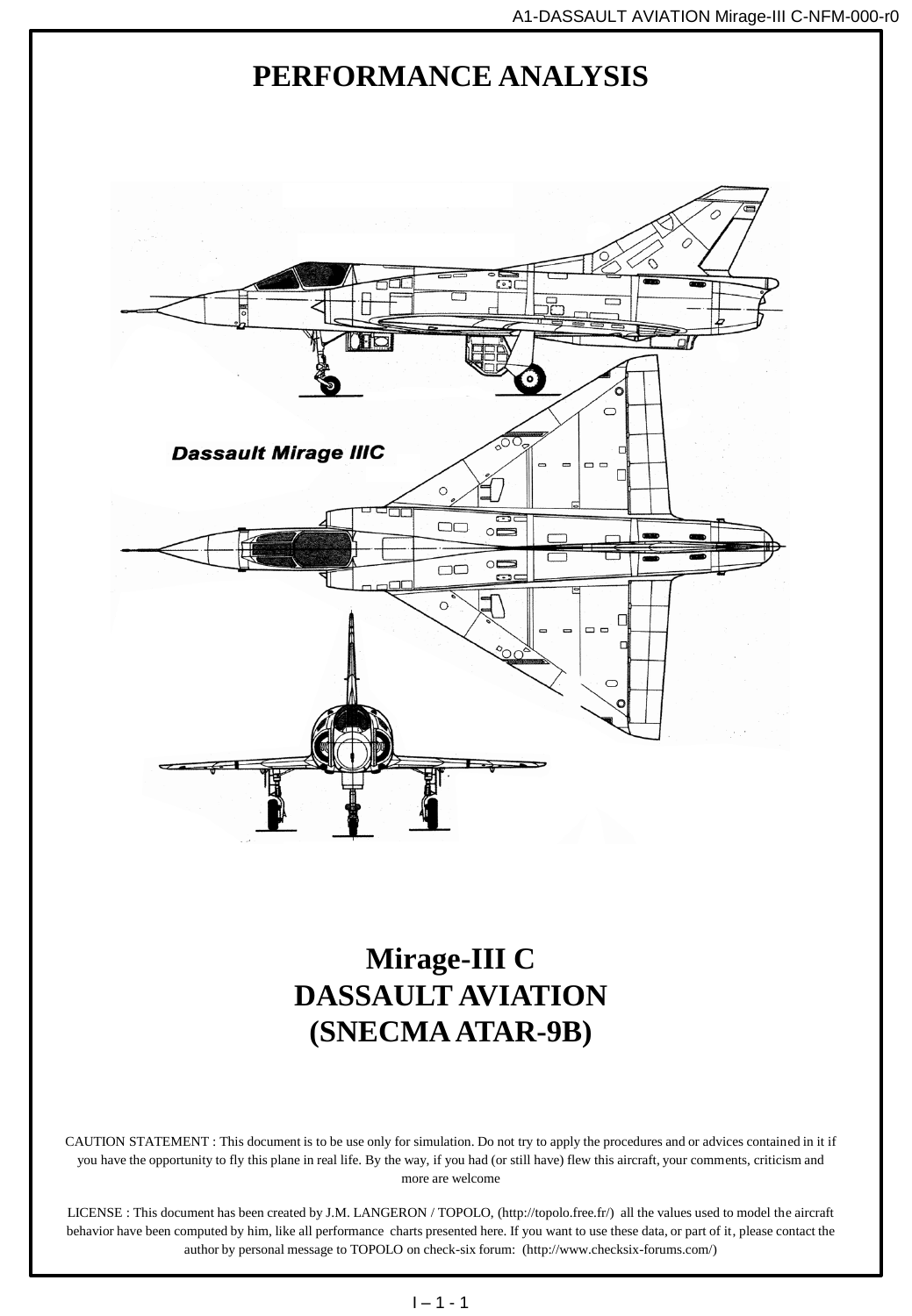# Level Flight Envelope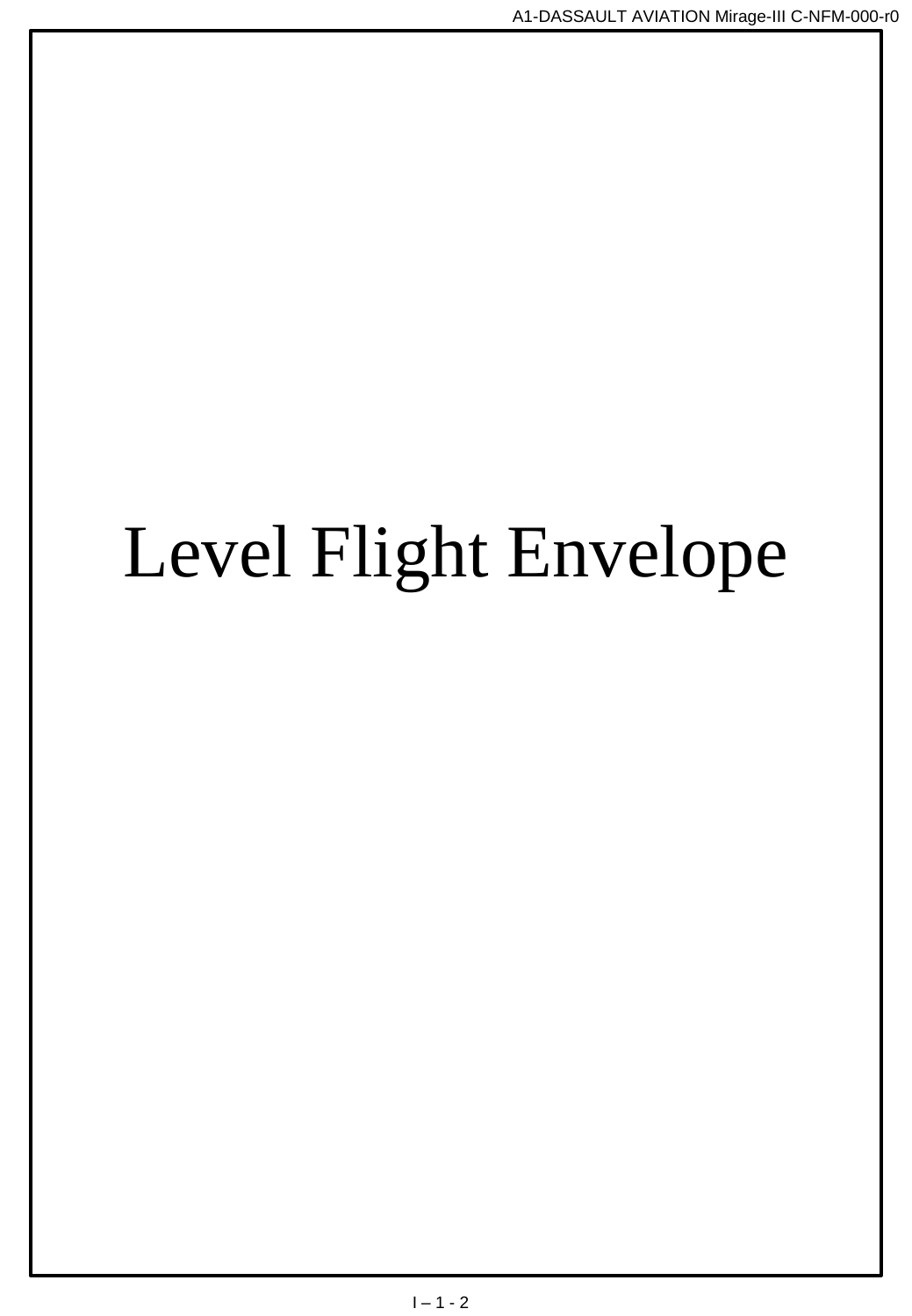## *Level Flight Envelope*

0 5,000 10,000 15,000 20,000 25,000 30,000 35,000 40,000 45,000 50,000 55,000 60,000 65,000  $\frac{25,000}{25,000}$ <br>  $25,000$ <br>  $25,000$ <br>  $25,000$ <br>  $6,000$ <br>  $16,000$ <br>  $1600$ <br>  $5,000$ <br>  $0,000,10,020,030,40,0.50,060,070,0.80,0.90,1.00,1.20,1.30,1.40,1.50,1.60,1.70,1.80,1.90,2.00,2.10,2.20,2.30,2.40$ <br>  $0,000,10,020,0.30$ **Mach** 0 5,000 10,000 15,000 20,000 25,000 30,000 35,000 40,000 45,000 50,000 55,000 60,000 65,000 0.00 0.10 0.20 0.30 0.40 0.50 0.60 0.70 0.80 0.90 1.00 1.10 1.20 1.30 1.40 1.50 1.60 1.70 1.80 1.90 2.00 2.10 2.20 2.30 2.40 **Alt (ft) Mach DATA BASIS : ESTIMATED CONDITIONS:** •**Standard Day** •**Max AB Aircraft : Mirage-III C Engine :SNECMA ATAR-9B DATA BASIS : ESTIMATED CONDITIONS:** •**Standard Day** •**MILL Power Aircraft : Mirage-III C Engine :SNECMA ATAR-9B** Clean A/C GW = 16,629 lbs 2 x AIM-9 GW = 17,353 lbs IAS < 750 Kts SL-30,000ft IAS < 700 Kts over 30,000ft Mach number < 2.00 Clean A/C GW = 16,629 lbs 2 x AIM-9  $GW = 17,353$  lbs IAS < 750 Kts SL-30,000ft IAS < 700 Kts over 30,000ft Mach number < 2.00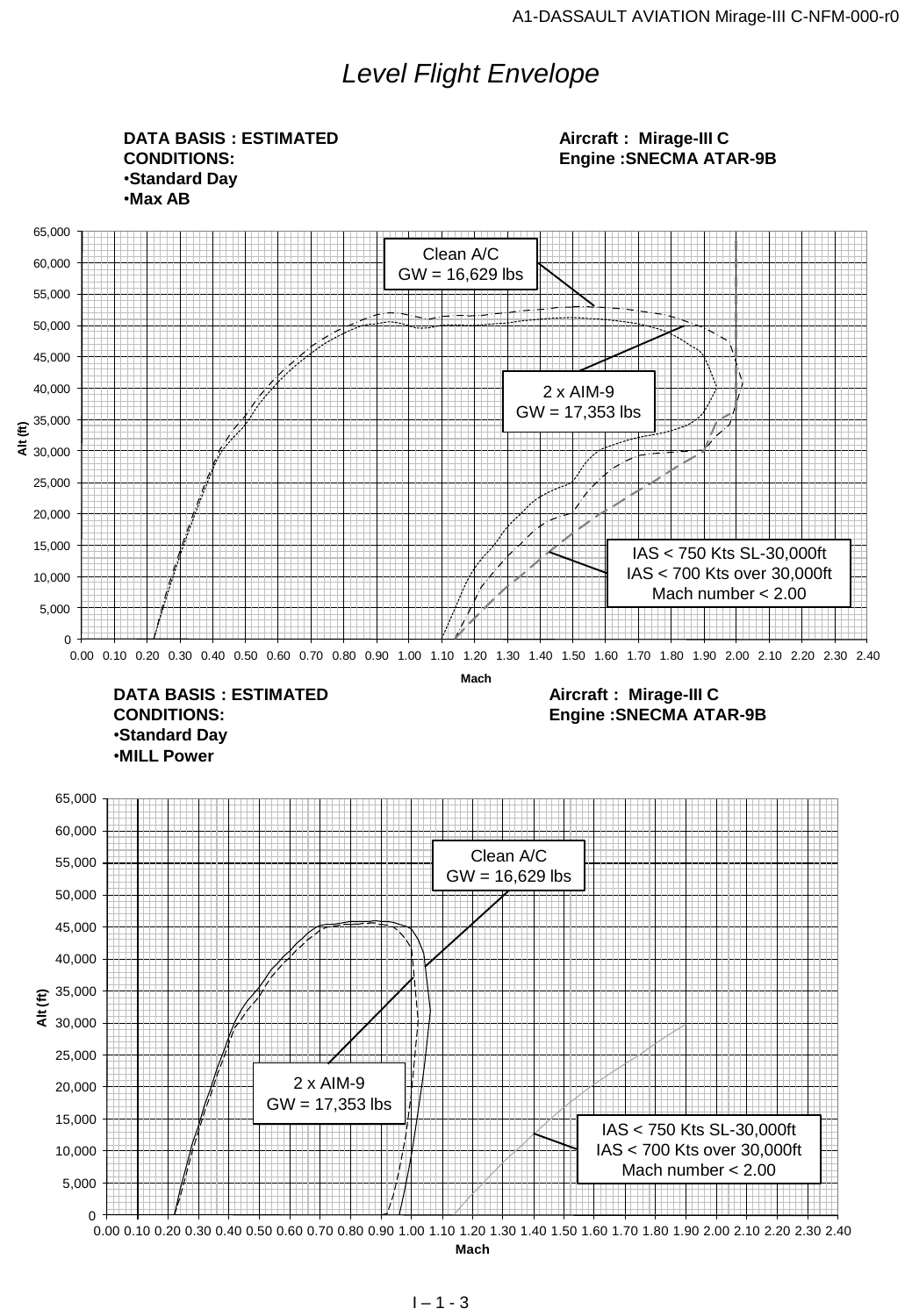## Turn Performance

**Aircraft : Mirage-III C Engine :SNECMA ATAR-9B**

**CONFIGURATIONS :** •**DRAG INDEX = 20 (2xAIM-9)** •**50% internal fuel** •**GW= 17,353 lbs / 7,860 Kg**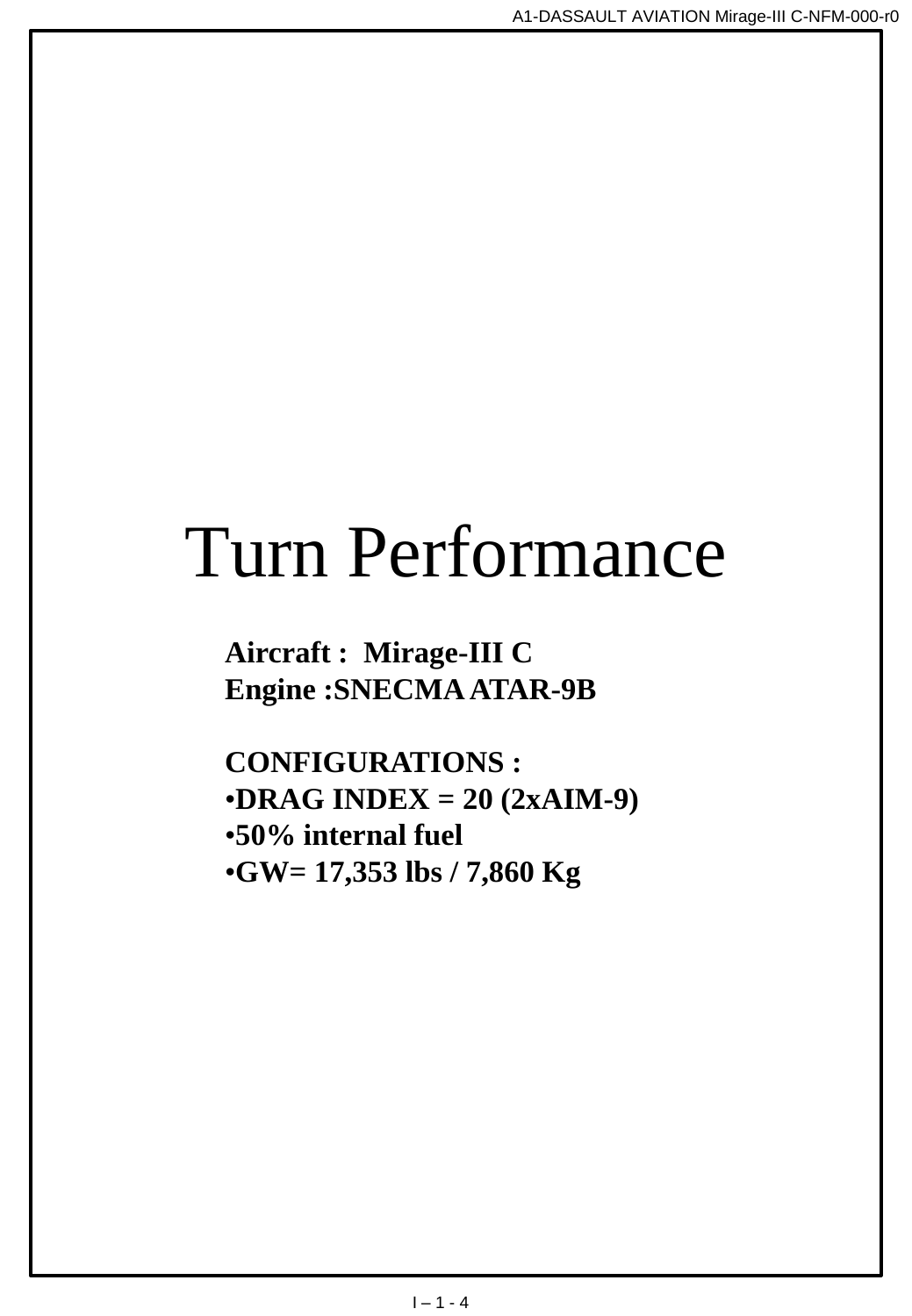## *Turn Rate – Summary*

#### **DATA BASIS : ESTIMATED**

#### **Aircraft : Mirage-III C Engine :SNECMA ATAR-9B**

**CONFIGURATIONS :** •**DRAG INDEX = 20 (2xAIM-9)** •**GW=17,353lbs**

**CONDITIONS:** •**Standard Day** •**Max AB**

#### **Maximum Available Turn Rate**

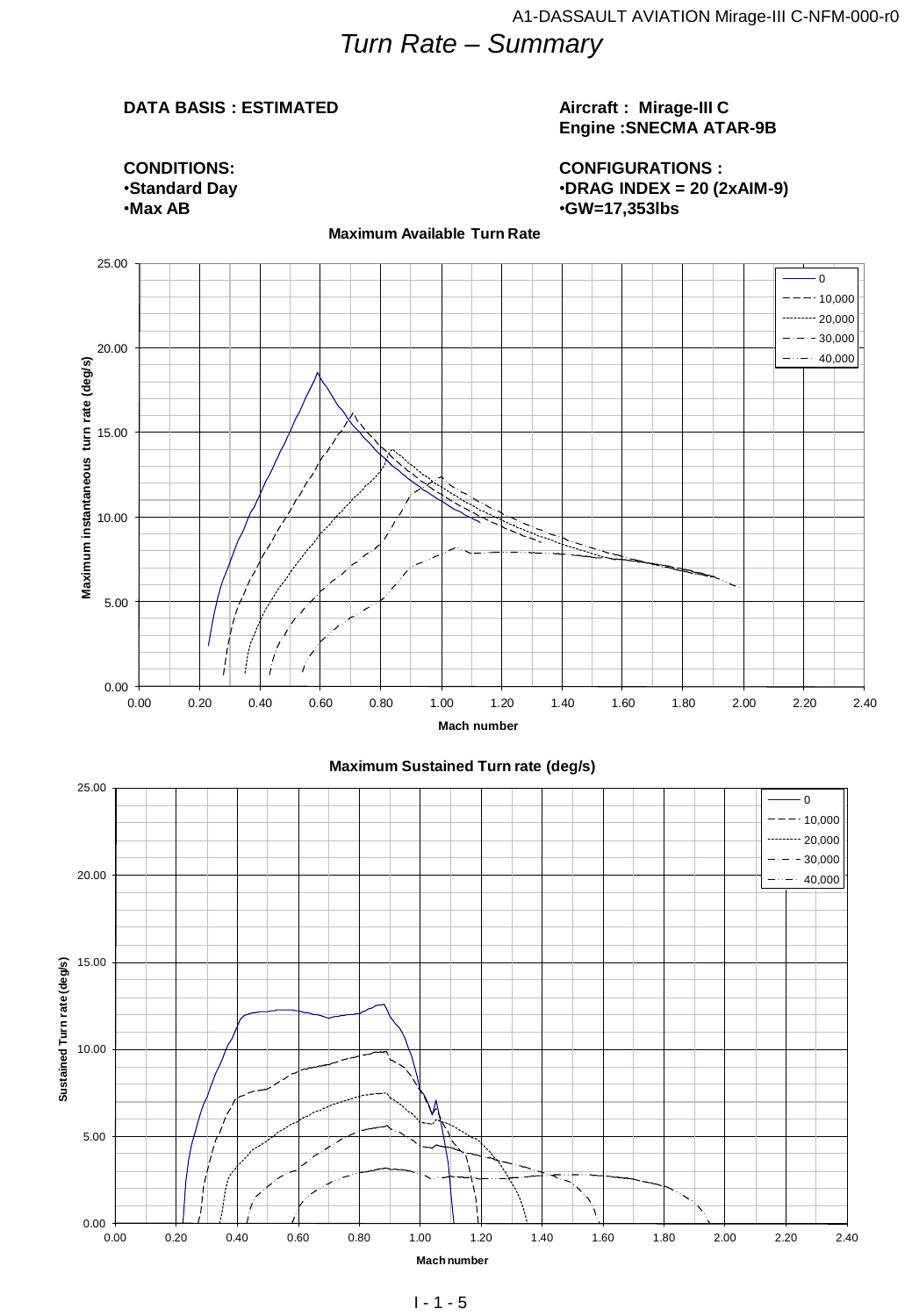#### **DATA BASIS : ESTIMATED**

**CONDITIONS:** •**Standard Day** •**Max AB**

#### **Aircraft : Mirage-III C Engine :SNECMA ATAR-9B**

**CONFIGURATIONS :** •**DRAG INDEX = 20 (2xAIM-9)** •**GW=17,353lbs**

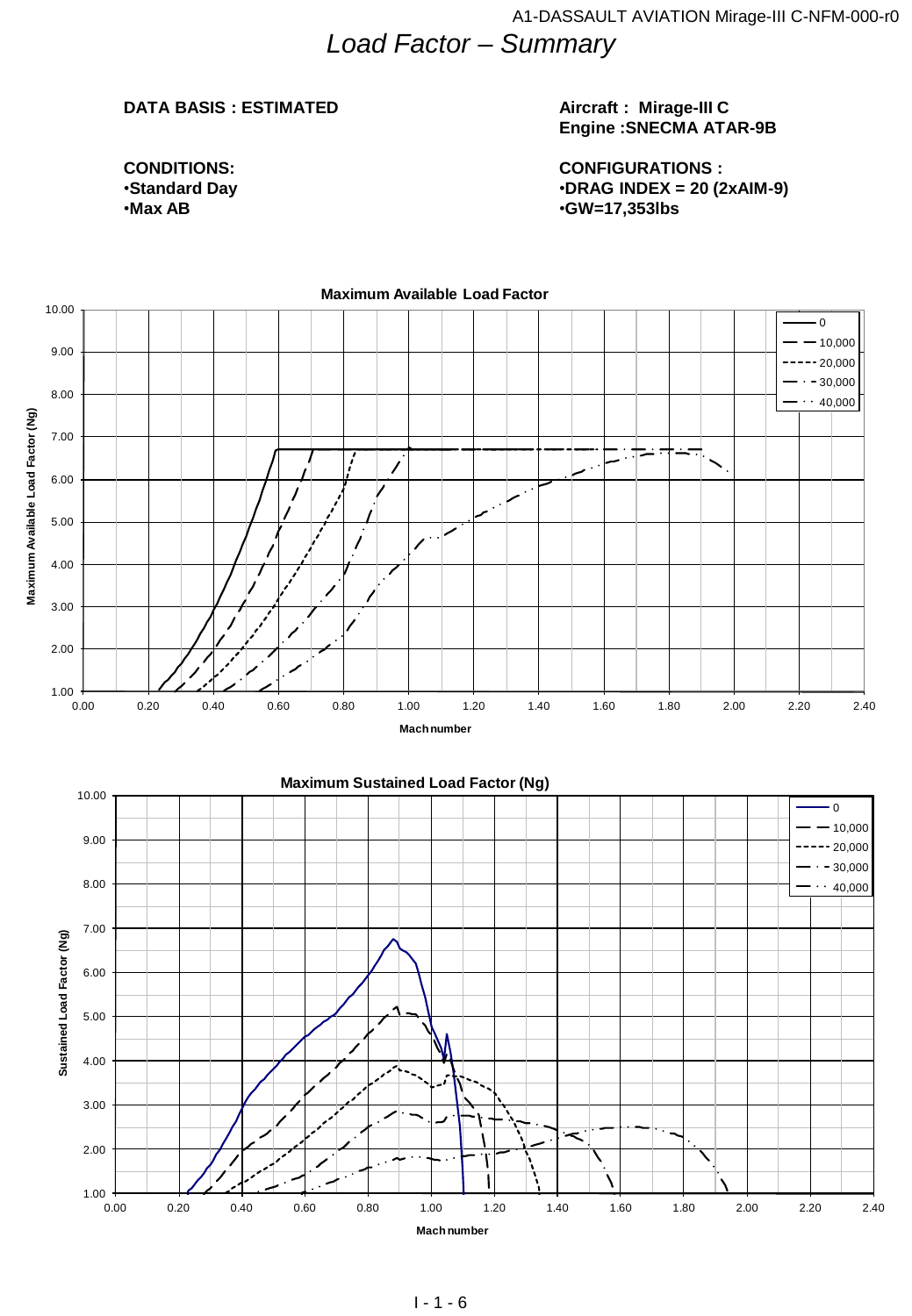## *Turn Performance – Sea Level*

#### **DATA BASIS : ESTIMATED**

**Aircraft : Mirage-III C Engine :SNECMA ATAR-9B**

**CONFIGURATIONS :** •**DRAG INDEX = 20 (2xAIM-9)** •**GW=17,353lbs**

**CONDITIONS:** •**Standard Day** •**Max AB**

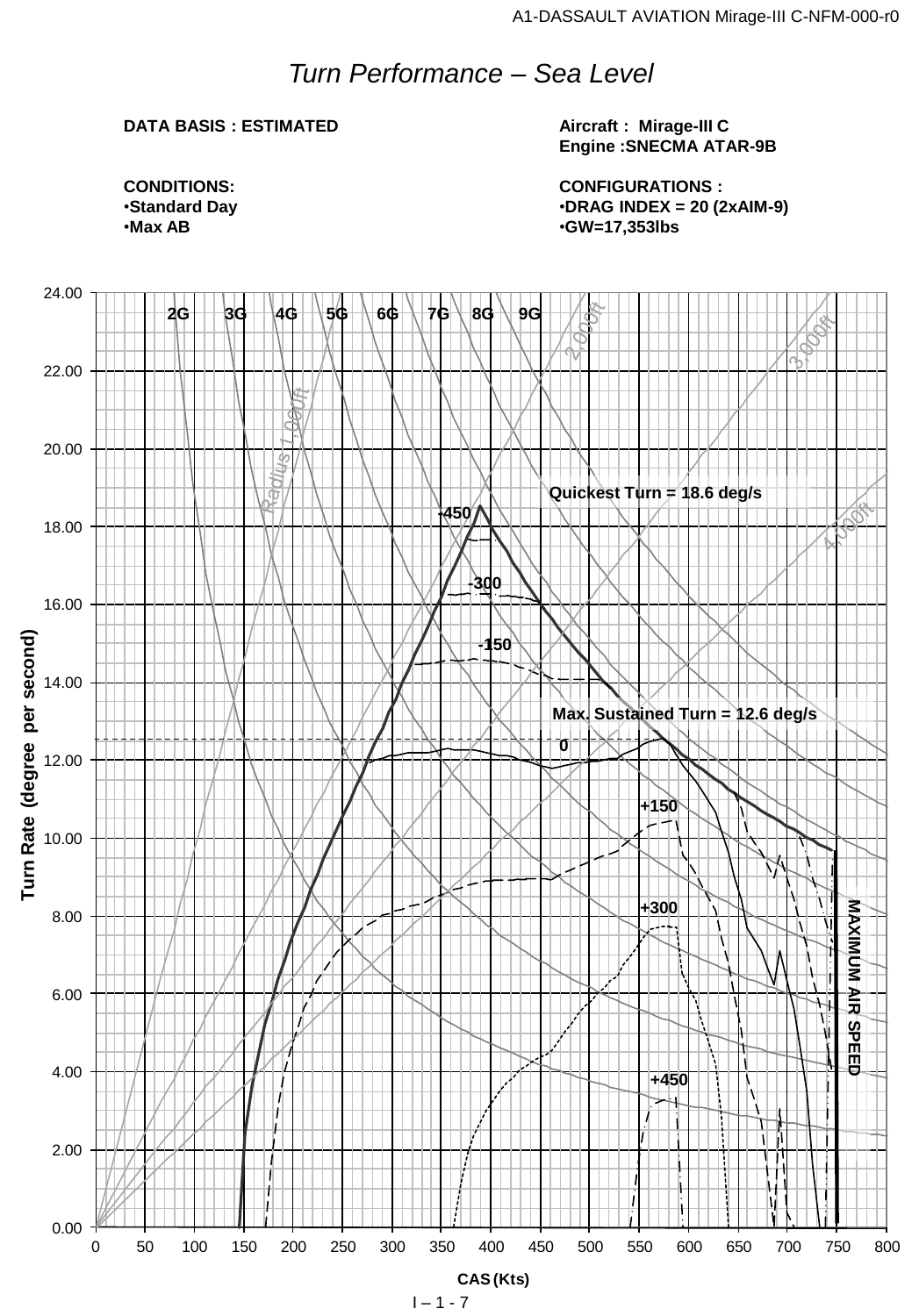## *Turn Performance – 5,000 ft*

#### **DATA BASIS : ESTIMATED**

#### **Aircraft : Mirage-III C Engine :SNECMA ATAR-9B**

**CONFIGURATIONS :** •**DRAG INDEX = 20 (2xAIM-9)** •**GW=17,353lbs**

**CONDITIONS:** •**Standard Day** •**Max AB**

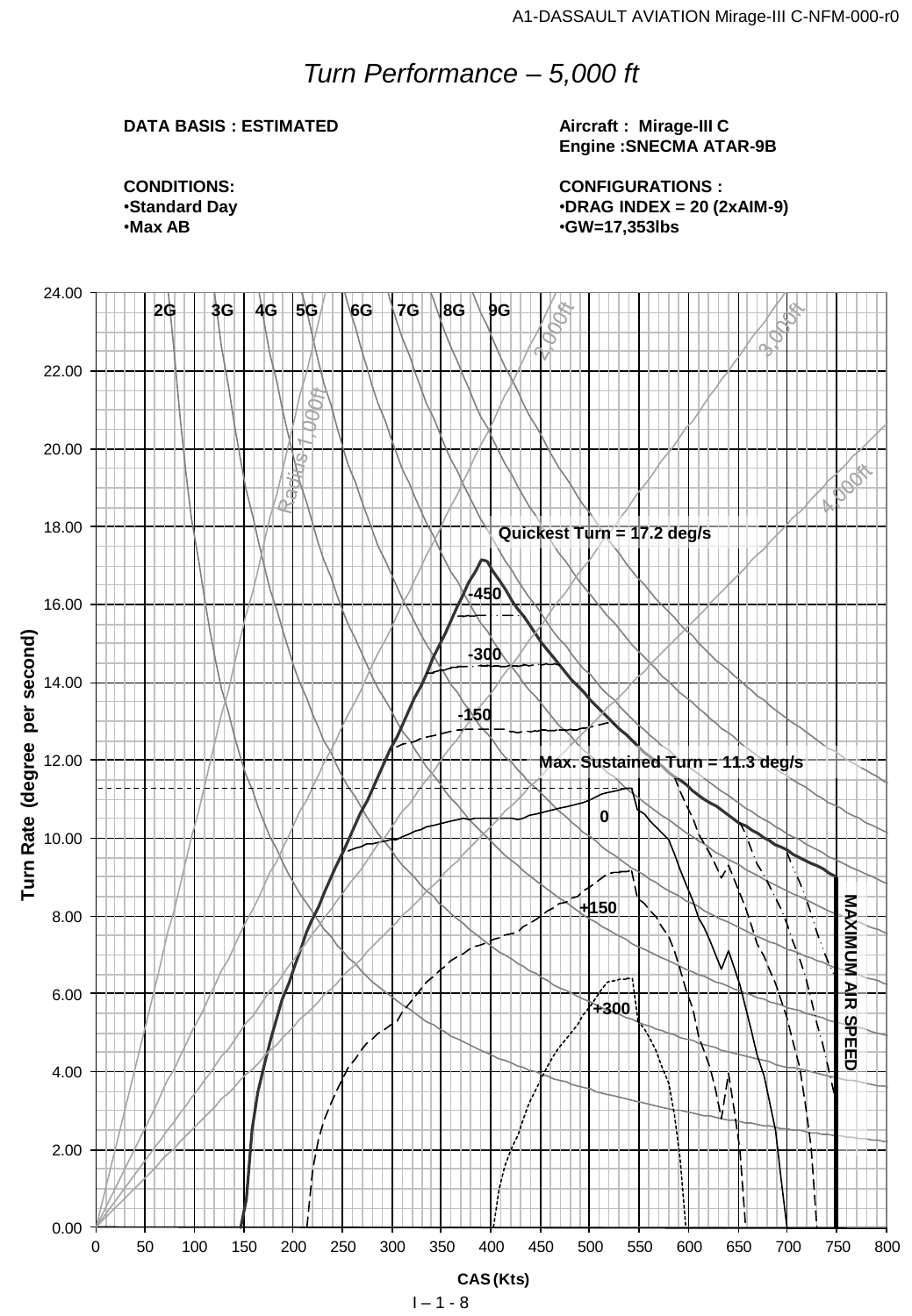### *Turn Performance – 10,000 ft*

#### **DATA BASIS : ESTIMATED**

**Aircraft : Mirage-III C Engine :SNECMA ATAR-9B**

**CONFIGURATIONS :** •**DRAG INDEX = 20 (2xAIM-9)** •**GW=17,353lbs**

**CONDITIONS:** •**Standard Day** •**Max AB**

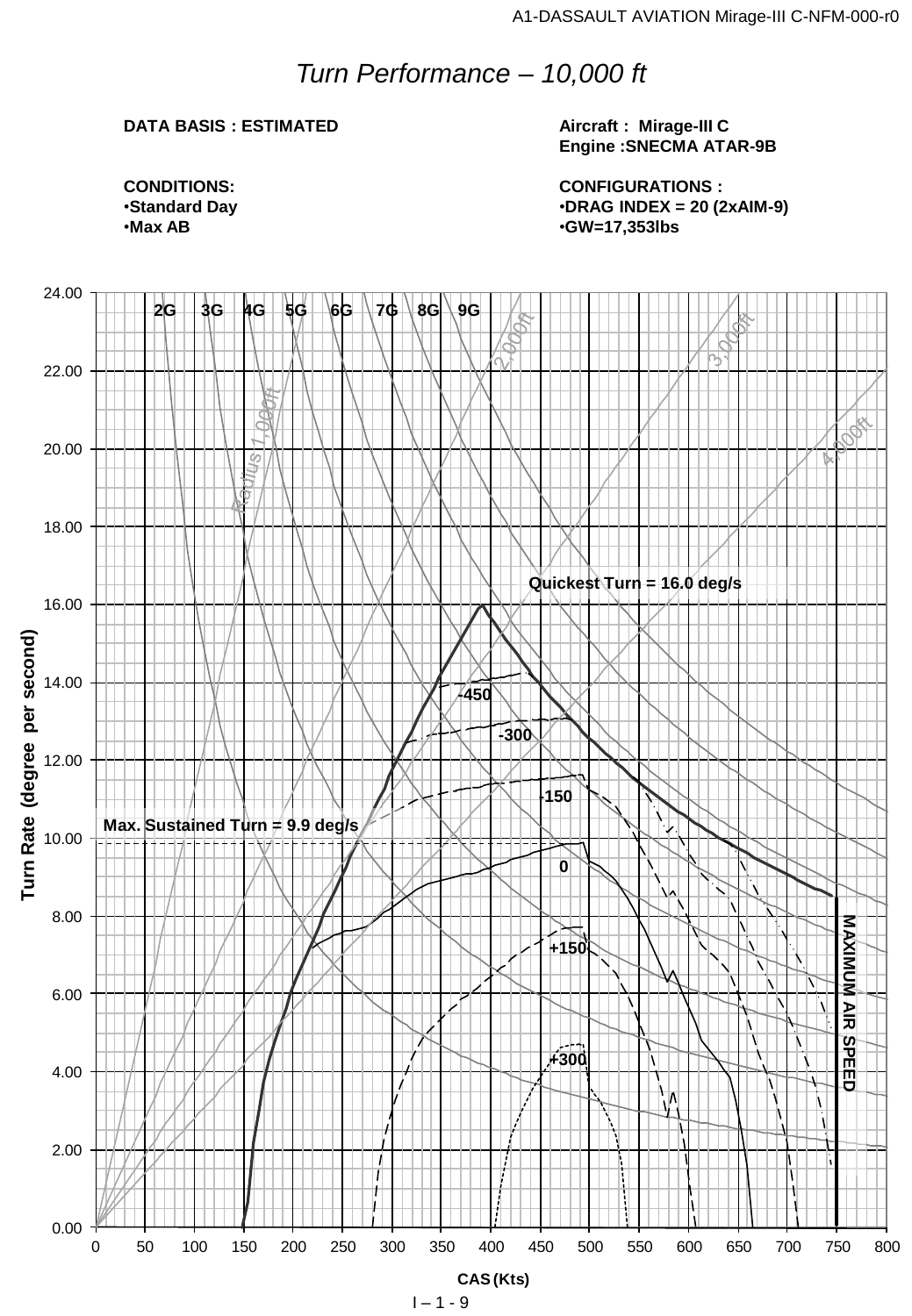## *Turn Performance – 15,000 ft*

#### **DATA BASIS : ESTIMATED**

**Aircraft : Mirage-III C Engine :SNECMA ATAR-9B**

**CONFIGURATIONS :** •**DRAG INDEX = 20 (2xAIM-9)** •**GW=17,353lbs**

**CONDITIONS:** •**Standard Day** •**Max AB**

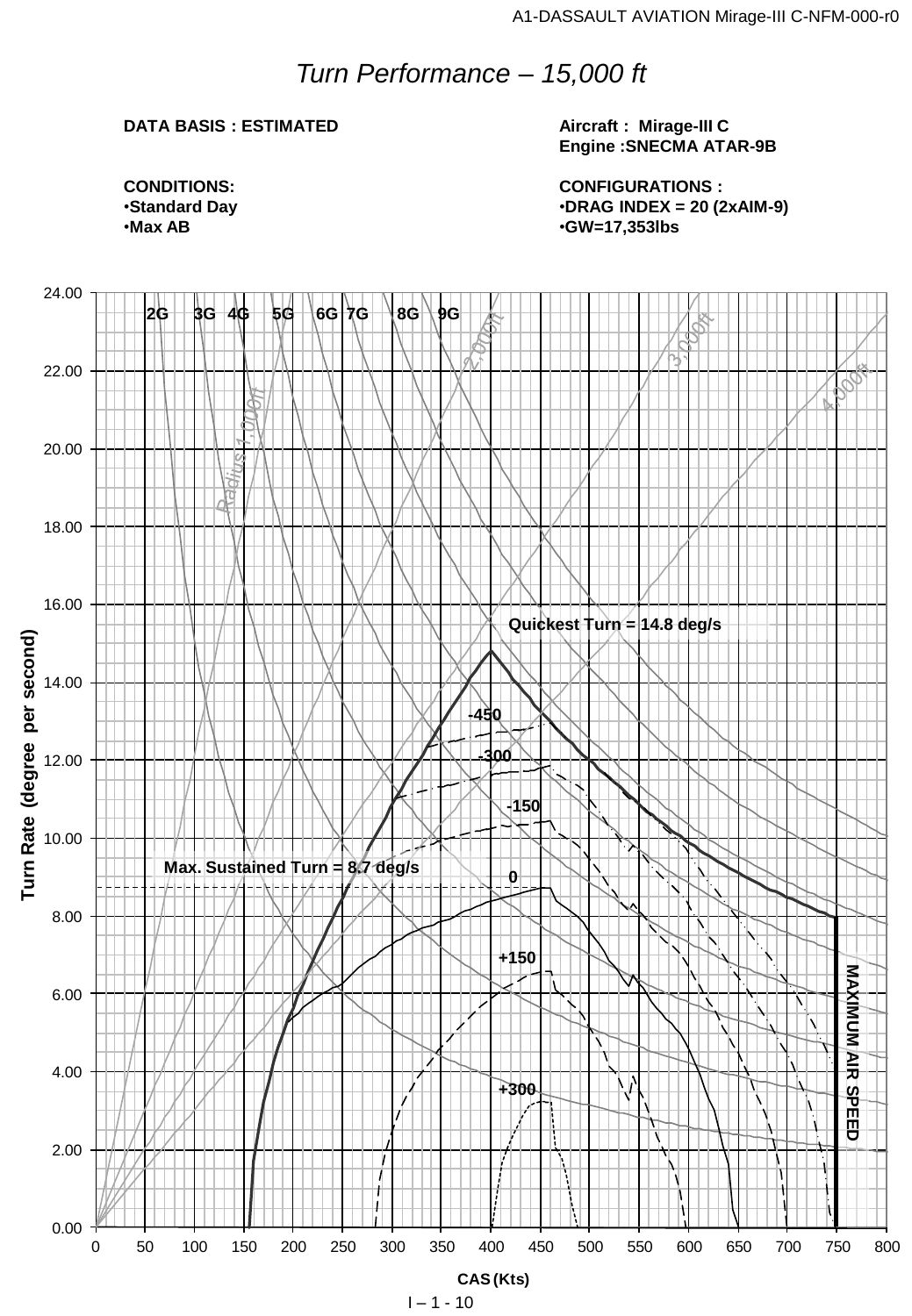## *Turn Performance – 20,000 ft*

#### **DATA BASIS : ESTIMATED**

**Aircraft : Mirage-III C Engine :SNECMA ATAR-9B**

**CONFIGURATIONS :** •**DRAG INDEX = 20 (2xAIM-9)** •**GW=17,353lbs**

**CONDITIONS:** •**Standard Day** •**Max AB**

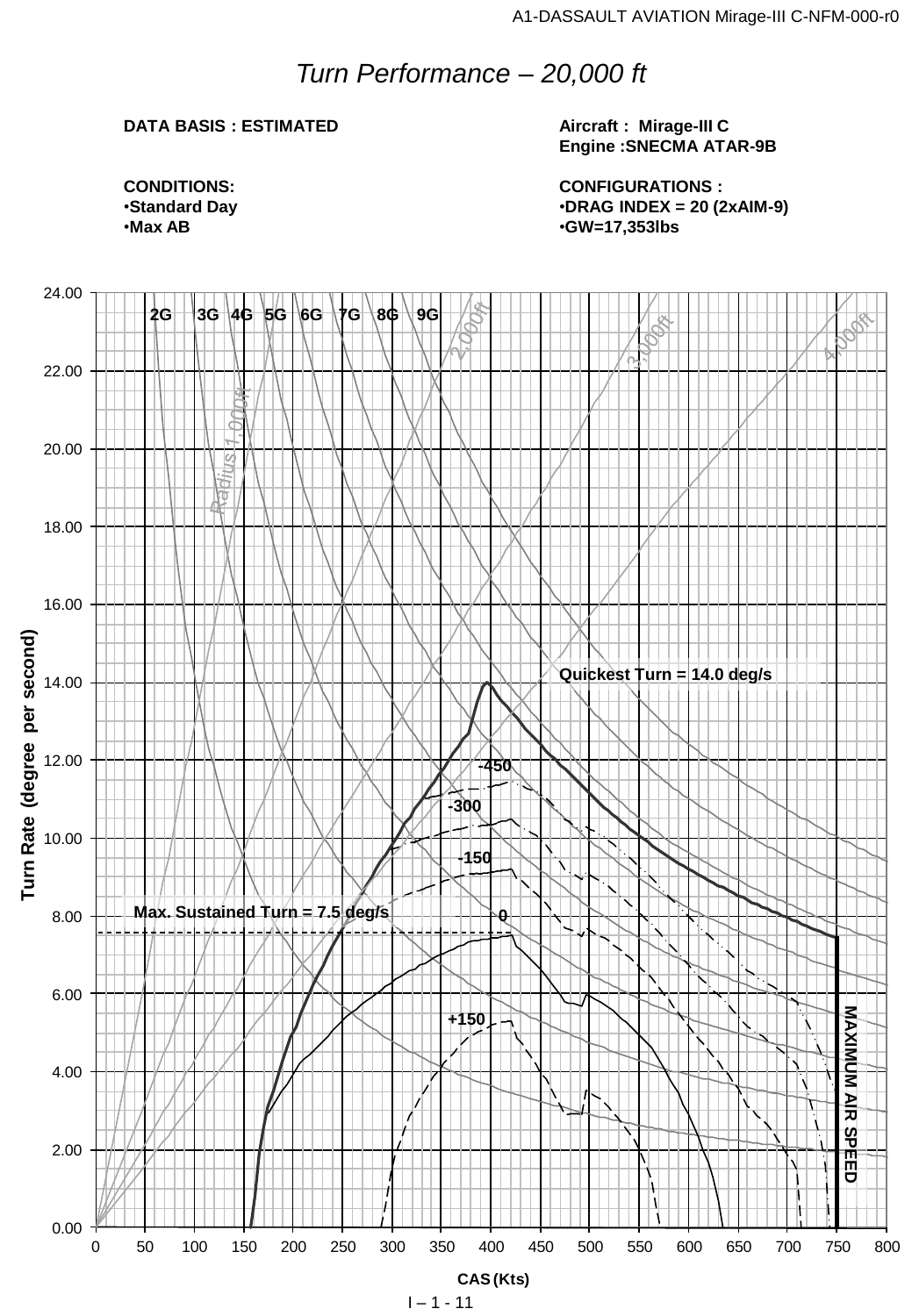### *Turn Performance – 25,000 ft*

#### **DATA BASIS : ESTIMATED**

**Aircraft : Mirage-III C Engine :SNECMA ATAR-9B**

**CONFIGURATIONS :** •**DRAG INDEX = 20 (2xAIM-9)** •**GW=17,353lbs**

**CONDITIONS:** •**Standard Day** •**Max AB**

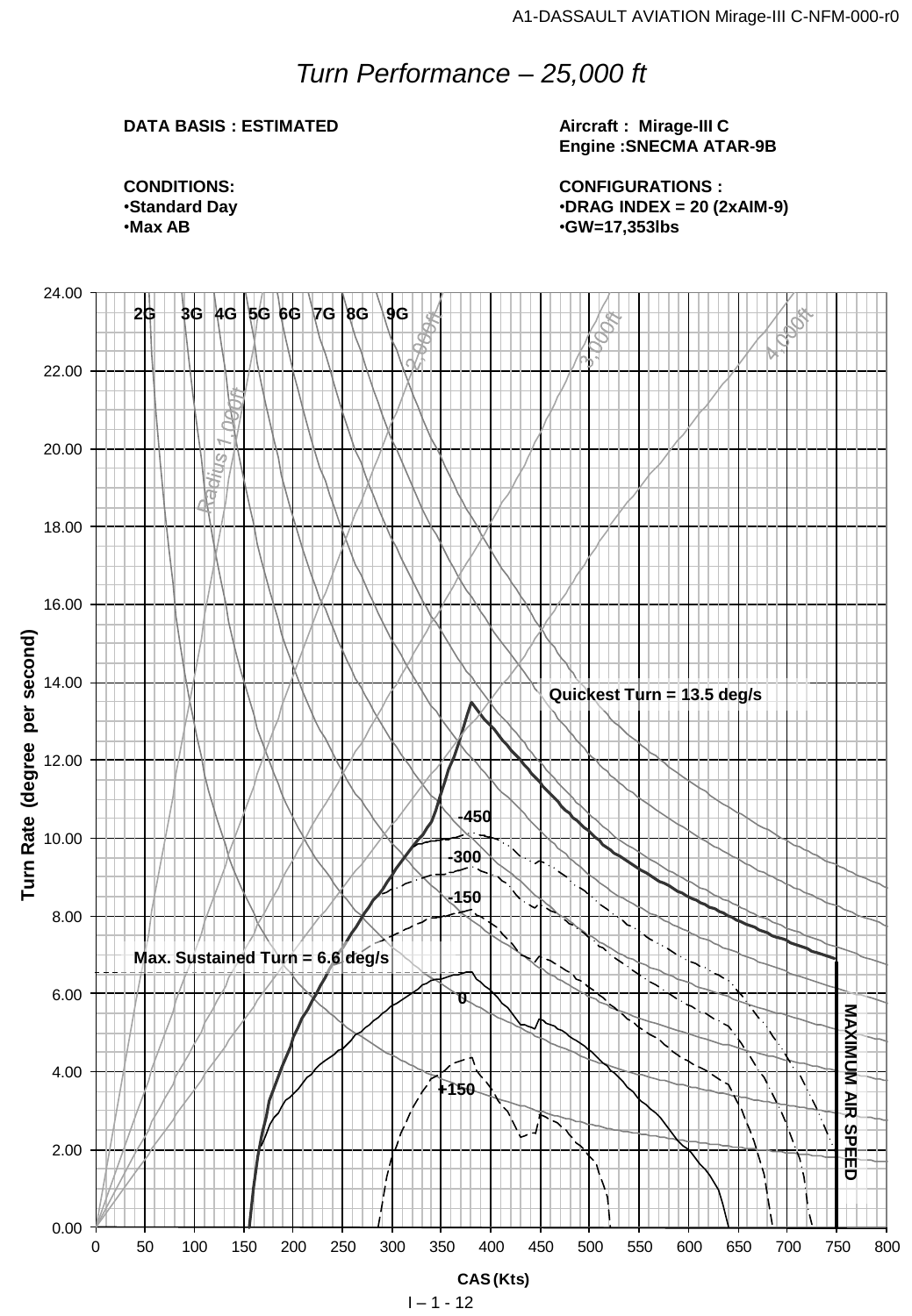## *Turn Performance – 30,000 ft*

#### **DATA BASIS : ESTIMATED**

**Aircraft : Mirage-III C Engine :SNECMA ATAR-9B**

**CONFIGURATIONS :** •**DRAG INDEX = 20 (2xAIM-9)** •**GW=17,353lbs**

**CONDITIONS:** •**Standard Day** •**Max AB**

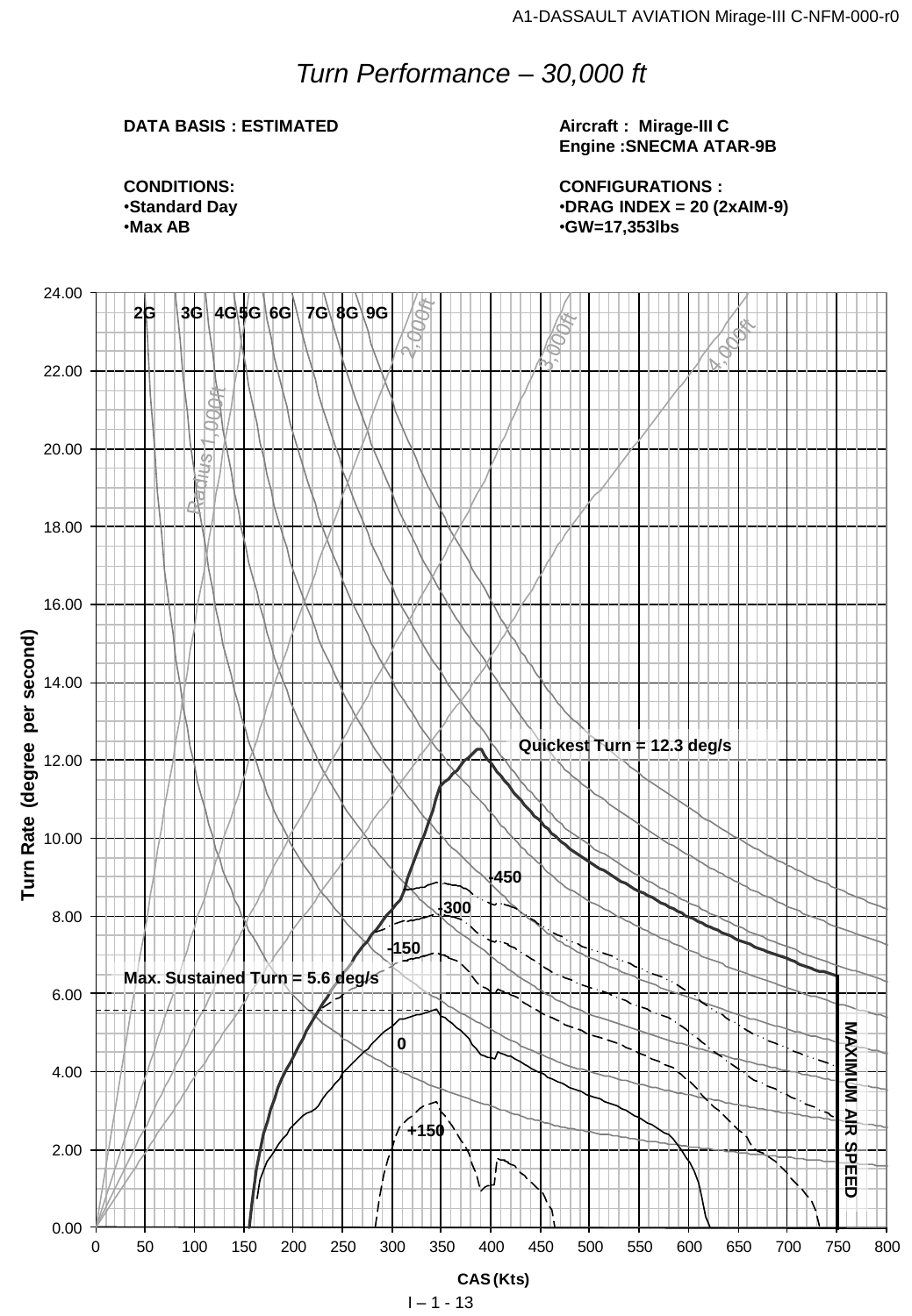## *Turn Performance – 35,000 ft*

#### **DATA BASIS : ESTIMATED**

**Aircraft : Mirage-III C Engine :SNECMA ATAR-9B**

**CONFIGURATIONS :** •**DRAG INDEX = 20 (2xAIM-9)** •**GW=17,353lbs**

**CONDITIONS:** •**Standard Day** •**Max AB**

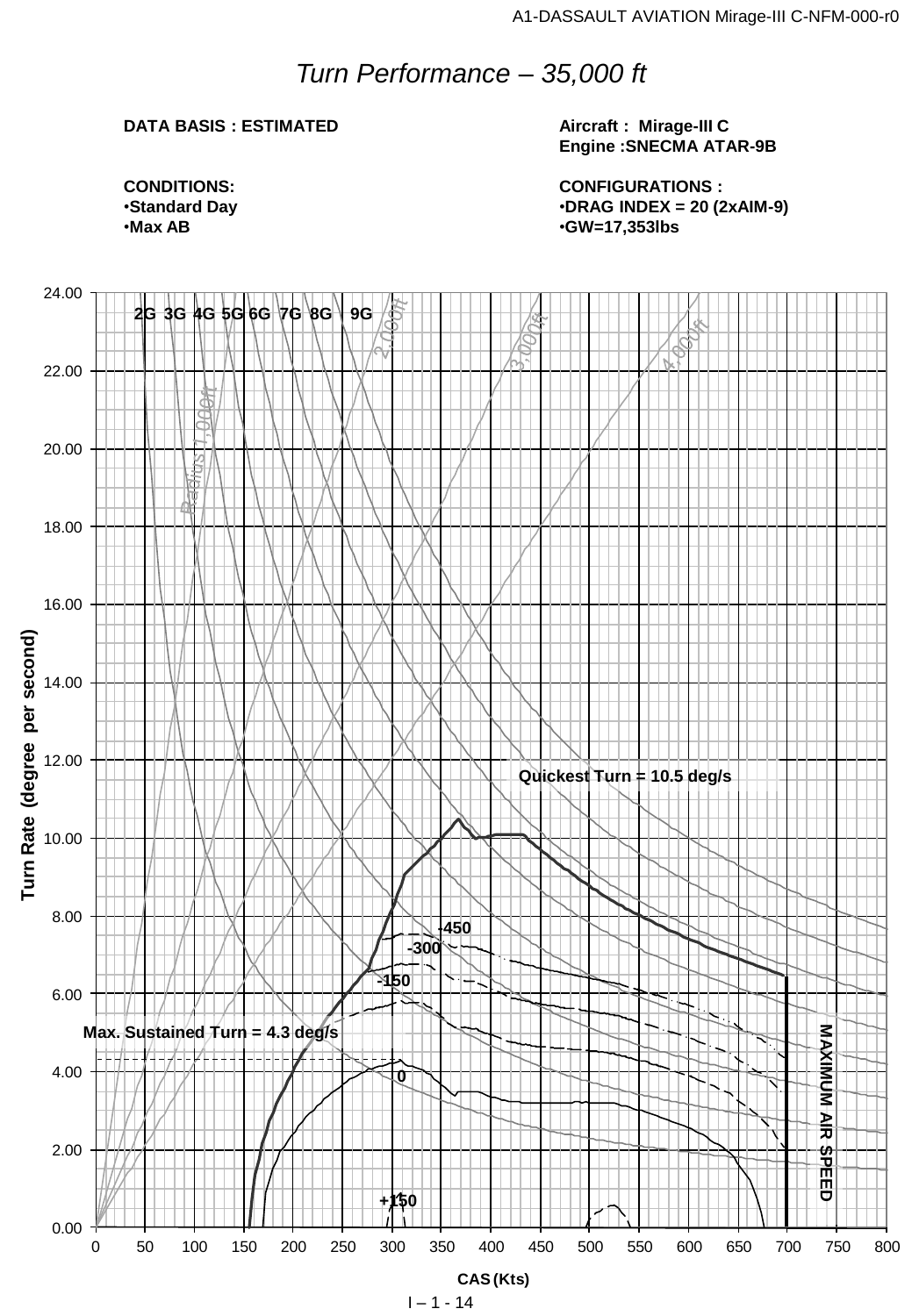# Climb Performance

**Aircraft : Mirage-III C Engine :SNECMA ATAR-9B**

**CONFIGURATIONS :** •**DRAG INDEX = 20 (2xAIM-9)** •**50% internal fuel** •**GW= 17,353 lbs / 7,860 Kg**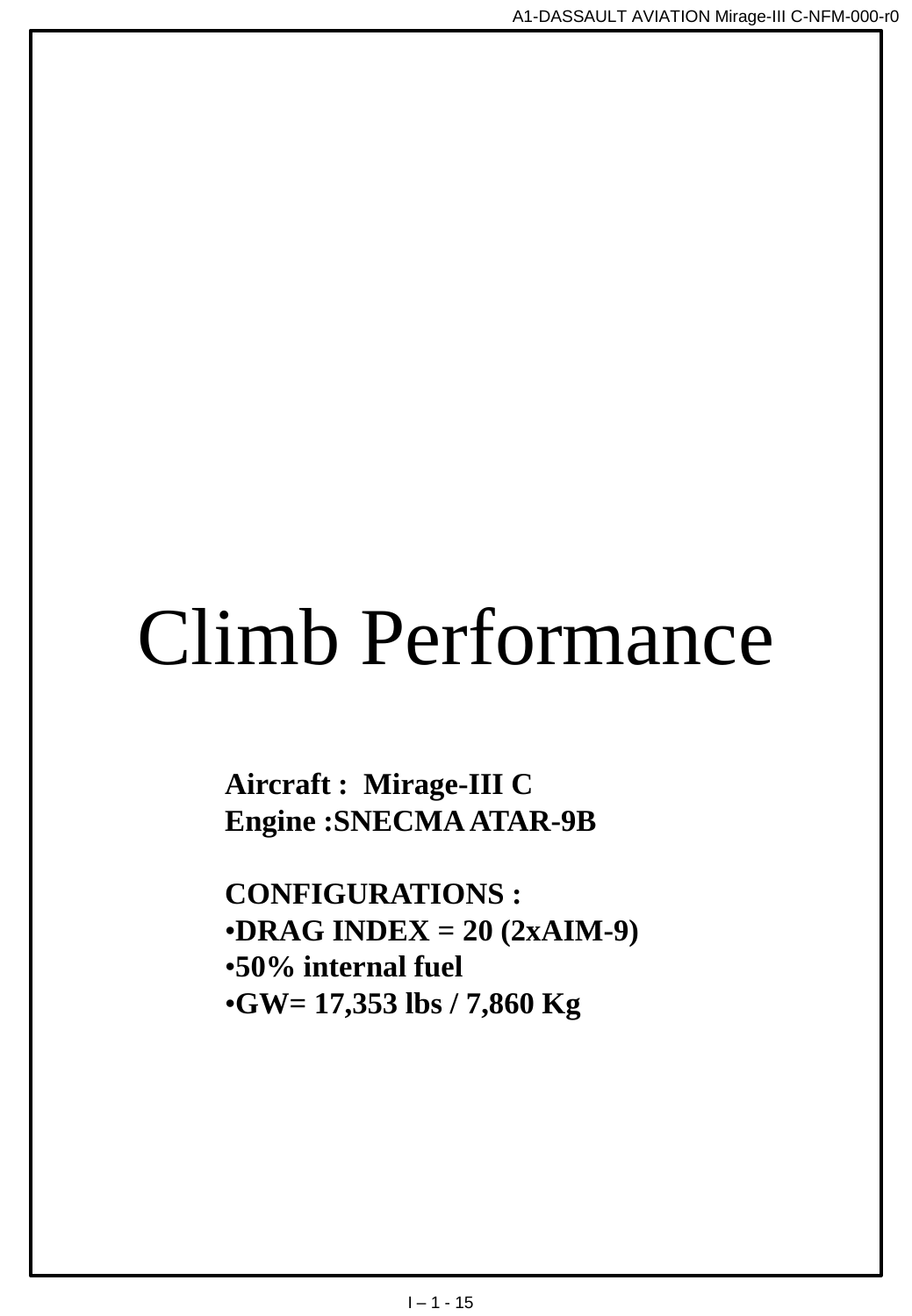#### **DATA BASIS : ESTIMATED**

**Aircraft : Mirage-III C Engine :SNECMA ATAR-9B**

**CONFIGURATIONS :** •**DRAG INDEX = 20 (2xAIM-9)** •**GW=17,353lbs**

#### **CONDITIONS:** •**Standard Day** •**Max AB**

#### **Instantaneous Constant Speed Climb Rate**

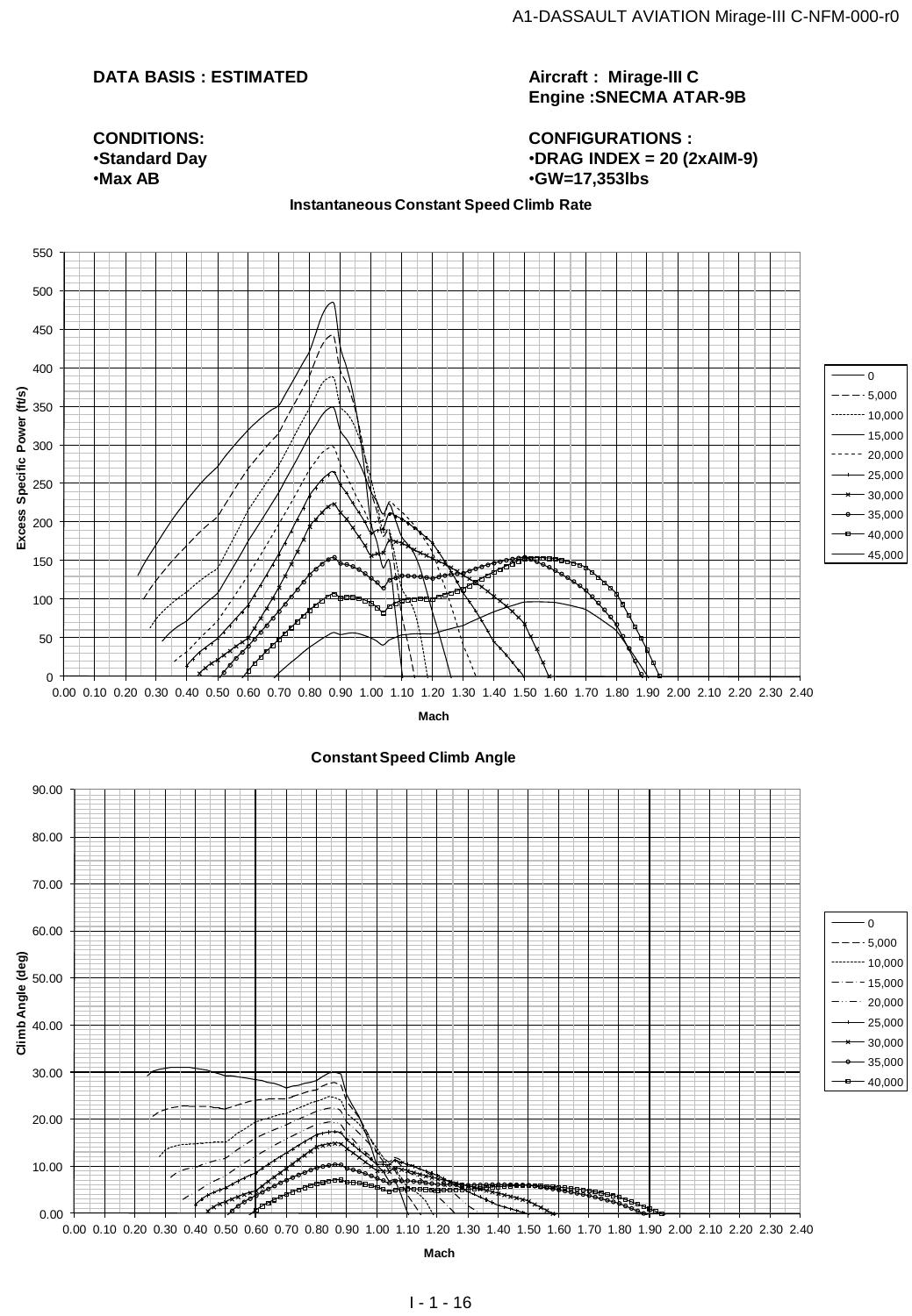#### **DATA BASIS : ESTIMATED**

**CONDITIONS:** •**Standard Day** •**MIL Power**

**Aircraft : Mirage-III C Engine :SNECMA ATAR-9B**

**CONFIGURATIONS :** •**DRAG INDEX = 20 (2xAIM-9)** •**GW=17,353lbs**

#### **Instantaneous Constant Speed Climb Rate**

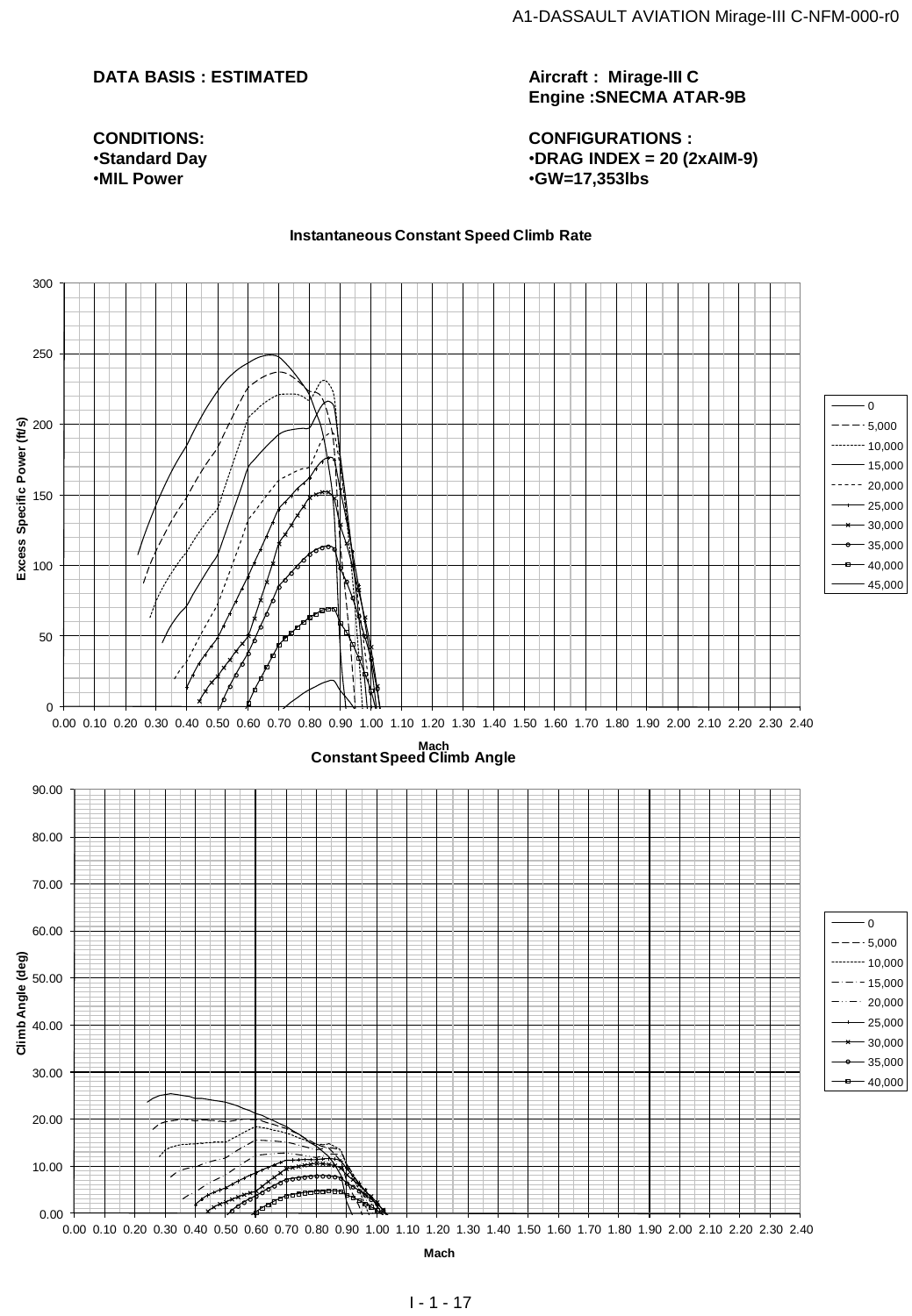## Acceleration Performances

**Aircraft : Mirage-III C Engine :SNECMA ATAR-9B**

**CONFIGURATIONS :** •**DRAG INDEX = 20 (2xAIM-9)** •**50% internal fuel** •**GW= 17,353 lbs / 7,860 Kg**